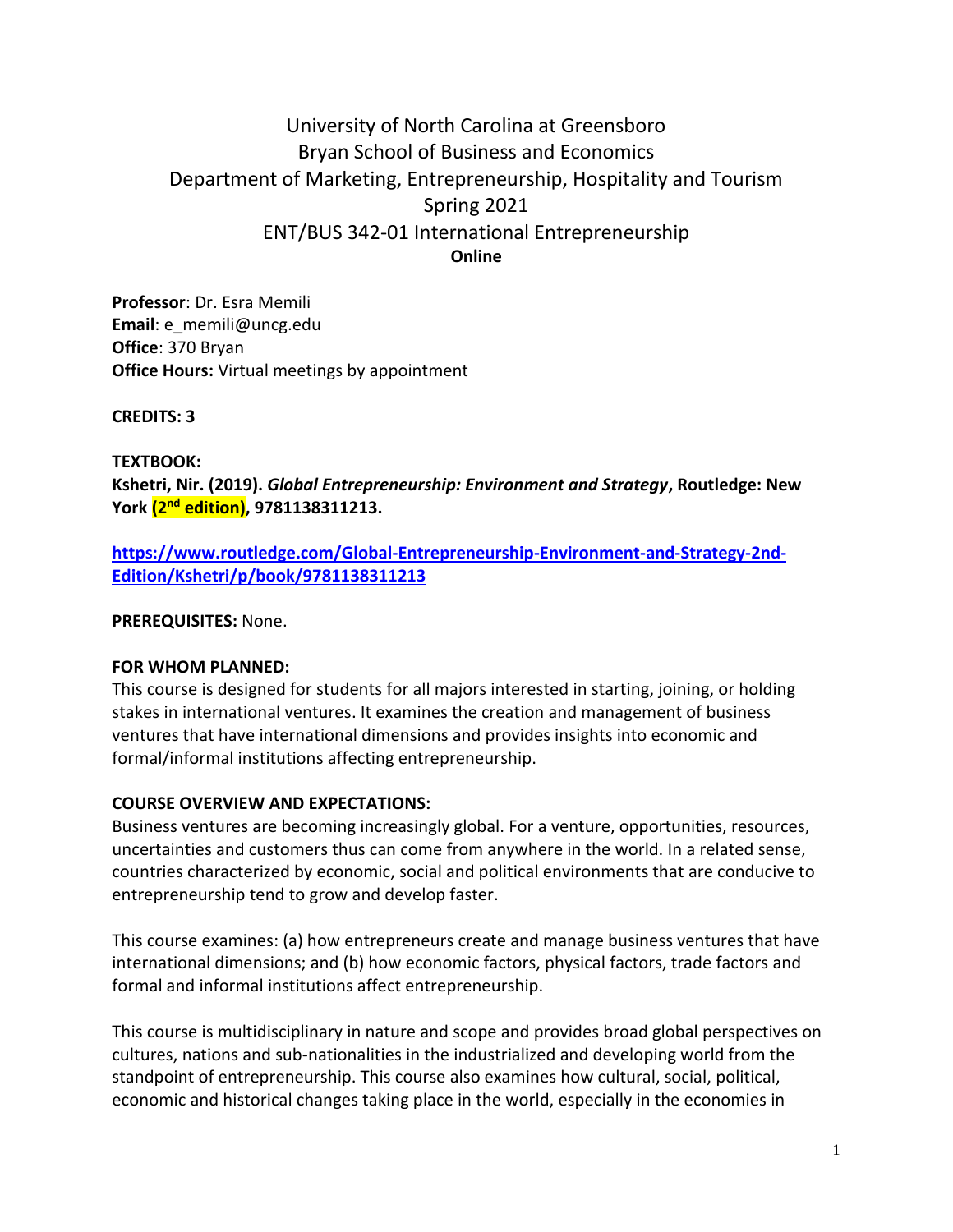transition, affect entrepreneurial development. It places a special emphasis on interconnections between regions through such mechanisms as global flow of goods, services, labor, capitals, technology and people; and the roles of supra-national institutions (e.g., the OECD). The course will be organized around three major topics: (1) international entrepreneurship: drivers, performance, and impact, (2) entrepreneurship in economies with diverse economic and institutional conditions, and (3) international entrepreneurship cases.

## **STUDENT LEARNING OUTCOMES:**

## **At the completion of the course, students will be able to:**

- 1) Identify opportunities in international business ventures.
- 2) Evaluate the obstacles and challenges in international business ventures.
- 3) Analyze the attractiveness of international business ventures.
- 4) Apply the tools and concepts learnt in the course to identify, evaluate, start, and manage international ventures.
- 5) Assess economic and institutional factors affecting entrepreneurship in an economy.
- 6) Demonstrate an understanding of the interconnectedness among regions of the world in such aspects as colonial and neocolonial relationships, human rights, discourses of justice, cultural and aesthetic developments, technology, ecology, or epistemology.
- 7) Locate, interpret, and evaluate information on diverse global culture from the entrepreneurial angle.
- 8) Demonstrate sensitivity to cultural differences on a global scale from the perspective of entrepreneurship.

## **TEACHING METHODS, TECHNOLOGY REQUIREMENTS, AND ASSIGNMENTS FOR ACHIEVING LEARNING OUTCOMES:**

## **Format**

This online course requires you to participate in exams, discussion assignments, and case analyses. A laptop/desktop computer is required to have regular access to internet, canvas, email, word doc, pdf, and videos. Tentative outline of activities is provided in this syllabus.

Operations at various stages of the entrepreneurial process will be examined in a range of countries across continents.

### **Topics covered include**

- Initiating international entrepreneurial ventures
- Market entry and international expansion
- Forming international alliances
- Negotiations in the international context
- Managing the growth of an international venture
- Managing entrepreneurial ventures under changing contexts
- Traditional financing in a range of economies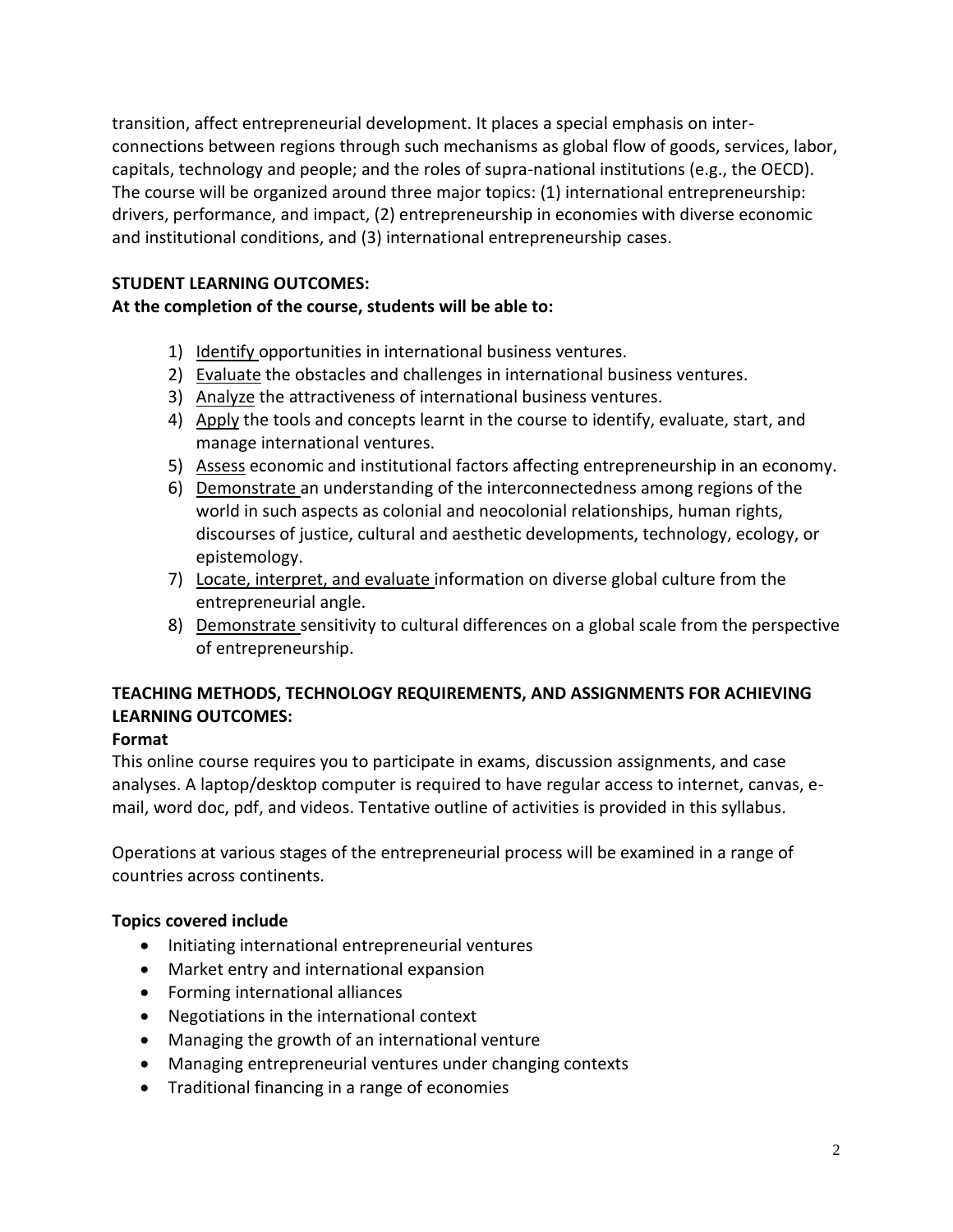- Cross-border financing (including the development of venture capital in different countries)
- Formal and informal institutions influencing entrepreneurship
- Entrepreneurial promotion institutions and mechanisms (including High-technology clusters and other local government supports)
- Cultural, ethical, legal and human resource issues facing the global entrepreneur
- Entrepreneurship in emerging economies with special emphasis on Africa, China and India.

# **Evaluation and Grading Policy:**

Canvas is an important component of this course. You are expected to login regularly, complete and submit assignments and take exams. Please, refer to the due dates in the calendar section of this syllabus.

*Exam 1 (250 points)*

*Exam 2 (250 points)*

*Exam 3 (250 points)*

Details about the exams will be available on the Canvas. Please, inform the instructor and 6TECH as soon as possible, if you have a technical problem in completing an exam on the Canvas.

# *Case Study (100 points)*

Read the case on Kaspersky Lab (p. 136-143) and answer the following questions:

"Q1. Perform a SWOT analysis for KL

Q2. What were some of the technological developments that have made it possible for developing world-based companies such as KL to compete with industrialized world-based firms?

Q3. From the KL's standpoint, how would you segment the potential market for anti-virus products? Evaluate KL's performances in each of the segments.

Q4. Did KL's Russian origin lead to an adverse perceived impact on its brand image? What were some of the activities KL did to enhance its brand and overcome the negative COO? What other activities would you suggest to strengthen its brand globally?

Q5. Would an IPO strengthen KL's market position vis-à-vis its rivals? How?"

*(2-3 pages, double spaced)*

# *Discussion 1 (50 points)*

Answer the question: "Select an economy which is among the most friendly to small businesses (e.g., New Zealand) and another economy that is among the least friendly to small businesses (e.g., Indonesia). Do some research on determinants of entrepreneurship in these countries and compare them. What conclusions can you draw?" *(1 page, double spaced)*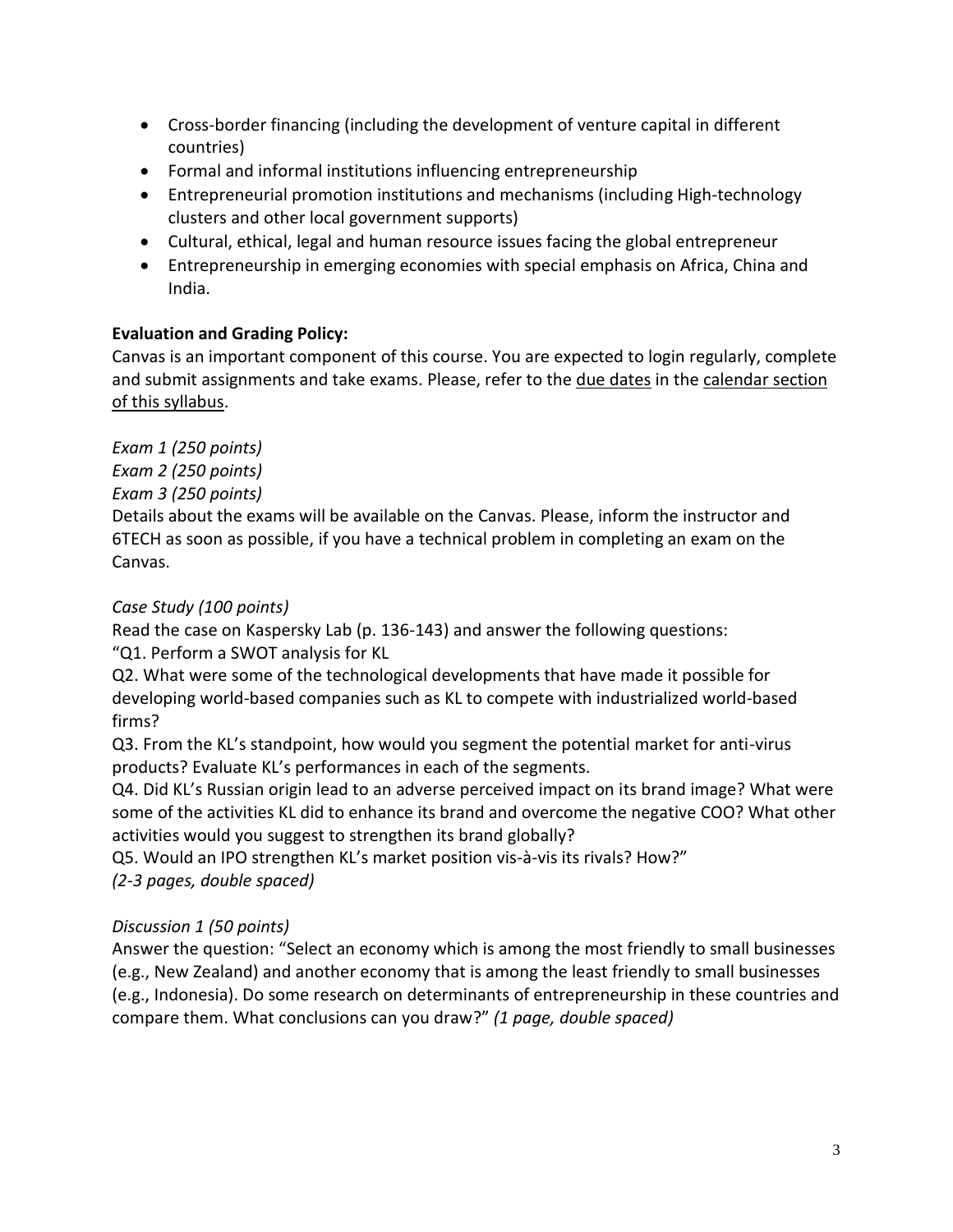### *Discussion 2 (50 points)*

Answer the question: "Select an FSU&CEE economy. What are the natures of formal and informal institutions for entrepreneurial activities in the economy you selected? How have they changed in recent years?" *(1 page, double spaced)*

## *Discussion 3 (50 points)*

Answer the question: "How effective are the Western approaches of debt relief and economic aid to promote economic development and entrepreneurship in Africa?" *(1 page, double spaced)*

| А  | $936 - 1000$ | C+ | $710 - 749$ |
|----|--------------|----|-------------|
|    | $870 - 935$  |    | $670 - 709$ |
| B+ | $830 - 869$  | C- | $630 - 669$ |
| В  | $790 - 829$  | D+ | $590 - 629$ |
| B- | $750 - 789$  |    | $550 - 589$ |
|    |              |    | $0 - 549$   |

## **Academic Integrity Policy**

Students are expected to know and abide by the Honor Code in all matters pertaining to this course. Violations of this code will be pursued in accordance with the code. The link to UNCG's academic integrity policy is:

<http://academicintegrity.uncg.edu/complete/>

## **Faculty and Student Guidelines**

Please familiarize yourself with the Bryan School's *Faculty and Student Guidelines*. These guidelines establish principles and expectations for the administration, faculty, staff, and students of the Bryan School of Business and Economics. The link for this document is: [http://www.uncg.edu/bae/faculty\\_student\\_guidelines.pdf](http://www.uncg.edu/bae/faculty_student_guidelines.pdf)

### **Attendance Policy**

**Face-to-face classes:** Participation points are given to each class for attendance. To earn these points, you must be in attendance when role is taken and stay for the entire class period.

**Online classes:** You are expected to login regularly, complete and submit assignments, and participate in discussions. Please refer to above Evaluation and Grading Policy section for details.

### **Late Work Policy**

Assignments may not be submitted late. Exceptions will be granted only in rare circumstances and be evaluated on a case-by-case basis. If an exception is granted, there will be a 25% point subtraction for each day the assignment is handed in (submitted online for online course) late.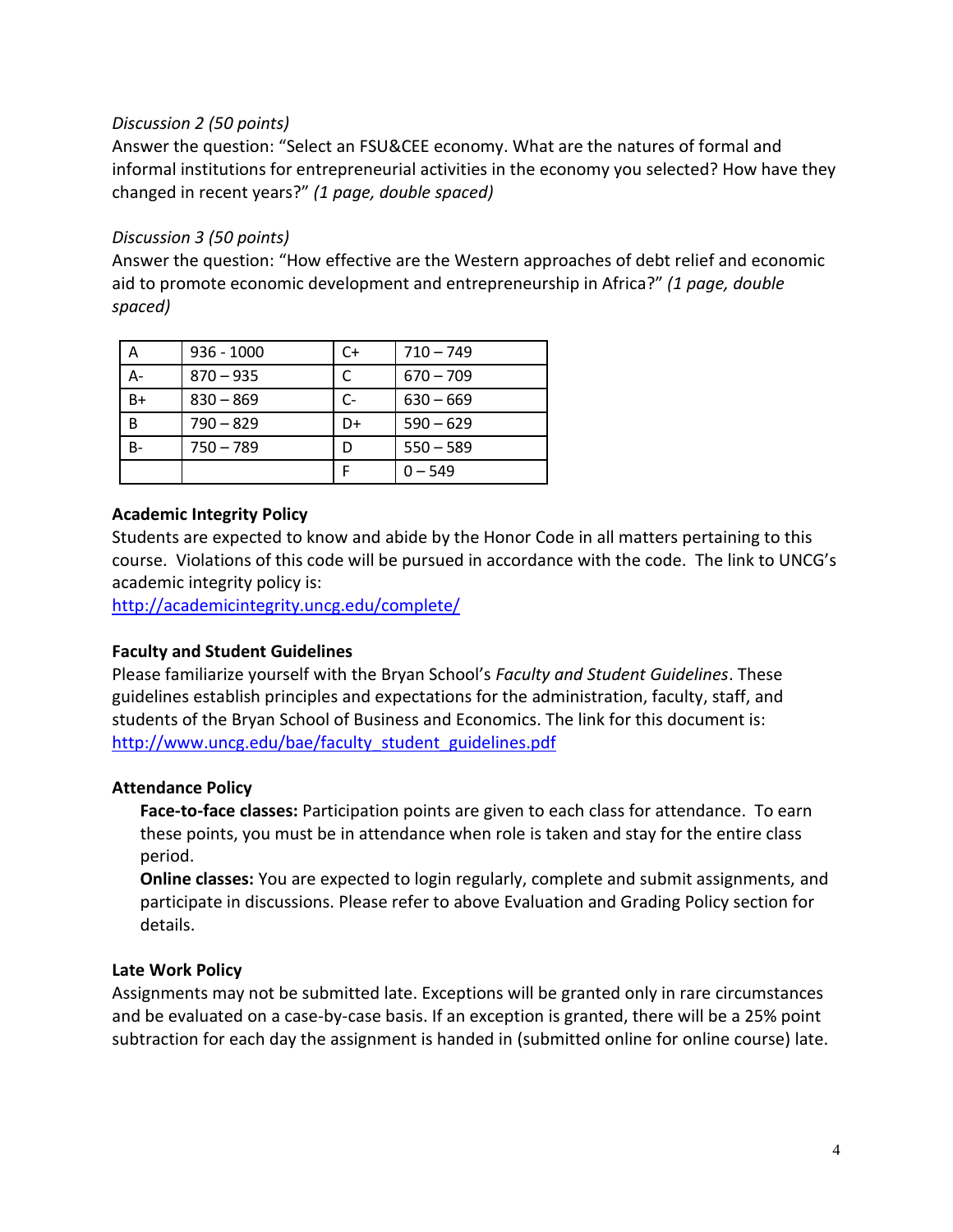#### **Religious Observances**

- 1. The University allows for a limited number of excused absences each academic year for religious observances required by the faith of the student.
- 2. Students must notify the instructor of absences two weeks in advance of the date of the religious observance. Also, it is required that the nature of the religious observance is specified and the student's participation be confirmed in writing by an official of the religious organization.
- 3. When appropriate notice is given above as specified under point two above, the student will be granted at least two excused absences under this policy and will be allowed to make up work and tests missed due to these particular absences. With regard to any test or other assignment that a student would miss due to notice of a required religious observance, the student is required to complete the test or assignment in advance of the originally scheduled date of the test or assignment. Beyond the minimum terms and limits of this policy, the instructor maintains authority to establish and enforce the attendance policy for this course.
- 4. The requirement for students to make such requests for excused absences applies only to days when the University is holding class.

#### **Health and Wellness**

Health and well-being impact learning and academic success. Throughout your time in the university, you may experience a range of concerns that can cause barriers to your academic success. These might include illnesses, strained relationships, anxiety, high levels of stress, alcohol or drug problems, feeling down, or loss of motivation. Student Health Services and The Counseling Center can help with these or other issues you may experience. You can learn about the free, confidential mental health services available on campus by calling 336-334-5874, visiting the website at <https://shs.uncg.edu/> or visiting the Anna M. Gove Student Health Center at 107 Gray Drive. For undergraduate or graduate students in recovery from alcohol and other drug addiction, The Spartan Recovery Program (SRP) offers recovery support services. You can learn more about recovery and recovery support services by visiting <https://shs.uncg.edu/srp> or reaching out to [recovery@uncg.edu](mailto:recovery@uncg.edu)

### **COVID-19 Spartan Shield Video**

UNCG Chancellor Frank Gilliam encourages us to create a Culture of Care at UNCG where we all wear face coverings and social distance, less to protect ourselves, but rather more to protect everyone around us. It shows that you care about the well-being of everyone around you. We have created this video featuring your student body presidents to better explain how and why this is so important. Please watch this video before the first day of classes: <https://youtu.be/Mb58551qxEk>

#### **Academic Accommodations**

The University of North Carolina at Greensboro respects and welcomes students of all backgrounds and abilities. If you feel you will encounter any barriers to full participation in this course due to the impact of a disability, please contact the Office of Accessibility Resources and Services (OARS). The OARS staff can meet with you to discuss the barriers you are experiencing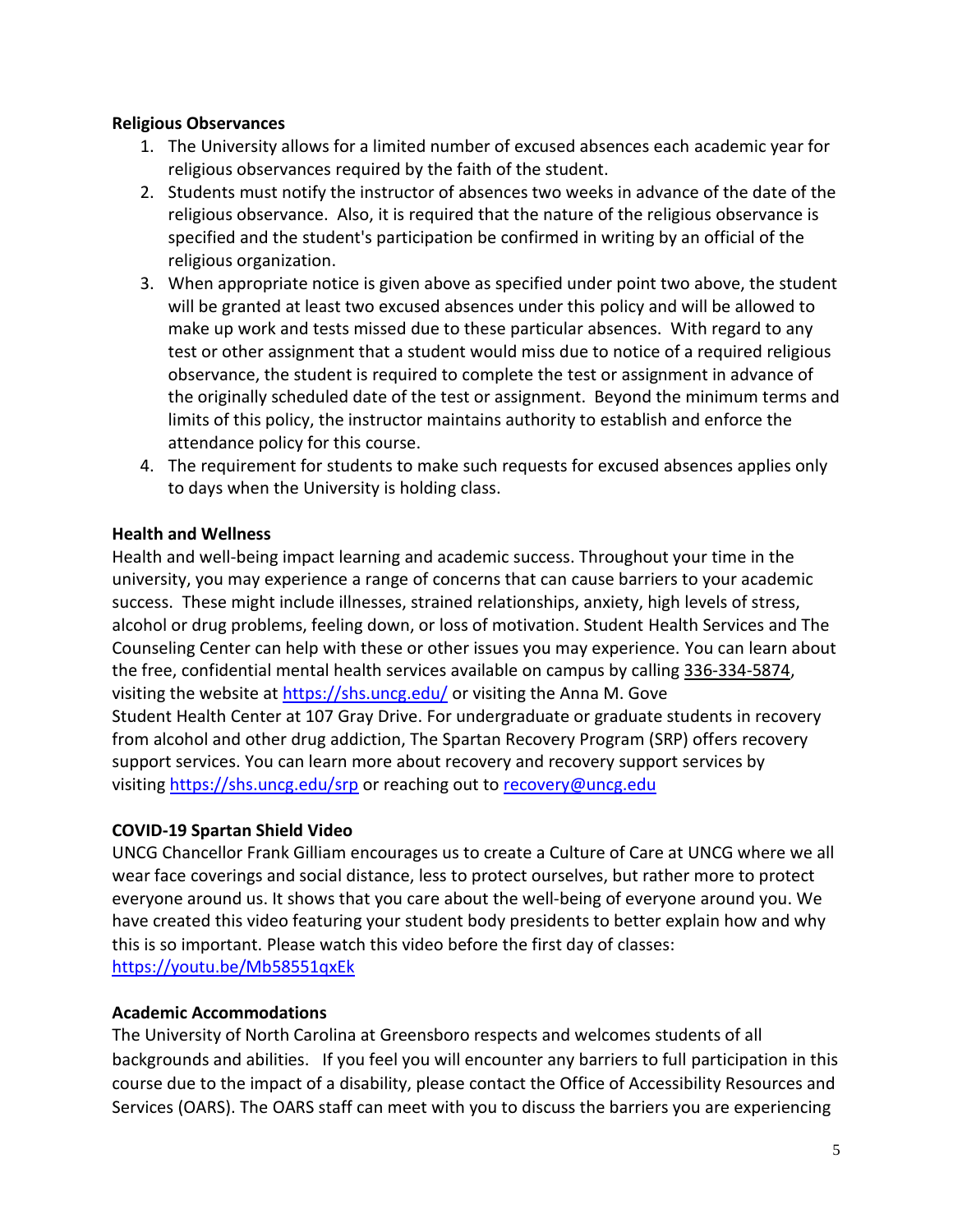and explain the eligibility process for establishing academic accommodations. You can learn more about OARS by visiting their website at <https://ods.uncg.edu/> or by calling [336-334-544](tel:336-334-544) or visiting them in Suite 215, EUC.

| <b>DATE</b>        | <b>TOPIC</b>                                               | <b>TEXT</b> | <b>DUE</b>                |
|--------------------|------------------------------------------------------------|-------------|---------------------------|
| Week of            | Global Entrepreneurship:                                   | Ch.1        | . Read Ch. 1              |
| January 19         | The Current Status,                                        |             |                           |
|                    | Definitions, Types and                                     |             | . Submit Discussion 1 to  |
|                    | <b>Measures</b>                                            |             | Canvas by Jan. 25, 11pm   |
|                    |                                                            |             |                           |
| Week of            | The Entrepreneurial                                        | Ch. 2       | . Read Ch. 2              |
| January 25         | Ecosystem and Its                                          |             |                           |
|                    | Components                                                 |             |                           |
|                    |                                                            |             |                           |
| Week of            | Sources of                                                 | Ch.3        | . Read Ch. 3              |
| February 1         | <b>Entrepreneurial Finances</b><br>and Their Variation     |             | . Review Ch. 1-3 for      |
|                    | across the World                                           |             | Exam 1 on Feb. 8, 5am-    |
|                    |                                                            |             | 11pm                      |
|                    |                                                            |             |                           |
| February 8         | Exam 1                                                     |             |                           |
|                    | February 8, 5am-11pm                                       |             |                           |
|                    | $(Ch. 1-3)$                                                |             |                           |
|                    |                                                            |             |                           |
| Week of            | Entrepreneurship in                                        | Ch.4        | . Read Ch. 4              |
| February 15        | <b>OECD Economies</b>                                      |             |                           |
|                    |                                                            |             |                           |
| Week of            | Entrepreneurship in Post-                                  | Ch. 5       | . Read Ch. 5              |
| February 22        | Socialist Economies in                                     |             |                           |
|                    | Former Soviet Union and                                    |             | . Submit Discussion 2 to  |
|                    | Central and Eastern                                        |             | Canvas by March 1, 11pm   |
|                    | Europe                                                     |             |                           |
|                    |                                                            |             |                           |
| Week of<br>March 1 | Entrepreneurship in the<br><b>Gulf Cooperation Council</b> | Ch.6        | . Read Ch. 6              |
|                    | Economies                                                  |             | . Review Ch. 4-6 for Exam |
|                    |                                                            |             | 2 on March 8              |
|                    |                                                            |             |                           |
| Week of            | Exam 2                                                     |             |                           |
| March 8            | March 8, 5am-11pm                                          |             |                           |
|                    | $(Ch. 4-6)$                                                |             |                           |
|                    |                                                            |             |                           |
| Week of            | <b>Case Study</b>                                          |             | . Read the Case and       |
| March 15           | Kaspersky Lab (p. 136-                                     |             | submit the written        |
|                    | <u>143)</u>                                                |             | assignment by answering   |
|                    |                                                            |             | 5 questions (indicated on |
|                    |                                                            |             | the syllabus and at       |

# **Calendar\***